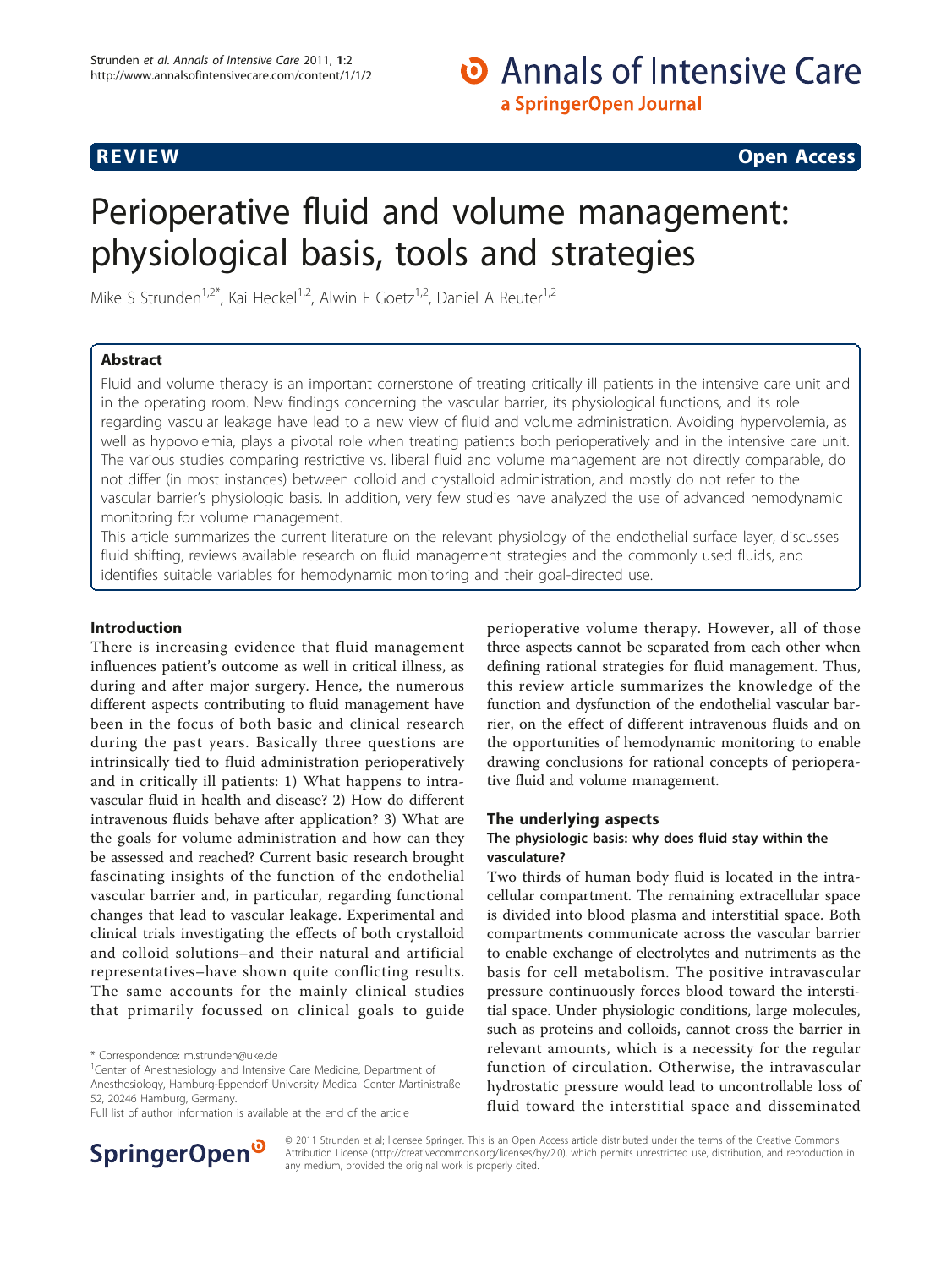tissue edema [[1](#page-5-0)]. In 1896, Ernest Starling suggested an interstitial colloid osmotic pressure far below the intravascular pressure. The concentration gradient across the vascular barrier generates a flow, which is directed into the vasculature and opposes the hydrostatic pressure resulting in an only low filtration per unit of time. According to the Starling principle, only the endothelial cell line is responsible for the vascular barrier function [[1](#page-5-0)]. In a rat microvessel model, it has been shown that the interstitial colloid osmotic pressure was nearly 70% to intravascular osmotic pressure without causing interstitial edema, which is in contrast to the Starling's concept, suggesting an only minor role for the interstitial protein concentration [[2](#page-5-0)]. The endothelial glycocalyx plays a pivotal role in this context. Every healthy vascular endothelium is coated by transmembrane syndecans and membrane-bound glypicans containing heparan sulfate and chondroitin sulfate side chains, which together constitute the endothelial glycocalyx [[3,4\]](#page-6-0). Bound plasma proteins, solubilized glycosaminoglycans, and hyaluronan are loading the glycocalyx to the endothelial surface layer (ESL), which is subject of a periodic constitution and degradation. Under physiologic conditions, the ESL has a thickness of approximately 1 μm and binds approximately 800 ml of blood plasma, so plasma volume can be divided into a circulating and noncirculating part [[4,5](#page-6-0)]. Accordingly, the glycocalyx seems to act as a molecular filter, retaining proteins and increasing the oncotic pressure within the endothelial surface layer. A small space between the anatomical vessel wall and the ESL remains nearly protein-free [\[2](#page-5-0)]. Thus, fluid loss across the vascular barrier is limited by an oncotic pressure gradient within the ESL [[6](#page-6-0)]! Starlings' classic principle was therefore modified to the "double-barrierconcept" in which not only the endothelial cell line but primarily the endothelial surface layer constitutes the vascular barrier [[6](#page-6-0)].

#### Vascular barrier dysfunction: reasons and consequences

The ESL constitutes the first contact surface between blood and tissue and is involved in many processes beside vascular barrier function, such as inflammation and the coagulation system. A number of studies identified various agents and pathologic states impairing the glycocalyx scaffolding and ESL thickness. In a genuine pig heart model, Chappell et al. demonstrated a 30-fold increased shedding of heparan sulphate after postischemic reperfusion [\[7](#page-6-0)]. These data were approved by a clinical investigation, which showed increased plasma levels of syndecan-1 and heparan sulphate in patients with global or regional ischemia who underwent major vascular surgery [\[8](#page-6-0)]. Beside ischemia/reperfusion-injury, several circulating mediators are known to initiate glycocalyx degradation. Tumor necrosis factor- $(\alpha)$ , cytokines,

proteases, and heparanase from activated mast cells are well-described actors in systemic inflammatory response syndrome leading to reduction of the ESL thickness, which triggers increased leucocyte adhesion and transendothelial permeability [[7,9,10\]](#page-6-0). Interestingly, hypervolemia also may cause glycocalyx impairment mediated by liberation of atrial natriuretic peptide [[11\]](#page-6-0). Hypervolemia resulting from inadequately high fluid administration therefore may cause iatrogenic glycocalyx damage. As shown in basic research, the dramatic consequence of a rudimentary glycocalyx, which loses much of its ability to act as a second barrier, is strongly increased transendothelial permeability and following formation of interstitial edema [\[7](#page-6-0),[11\]](#page-6-0). The relevance of these experimental data were impressively underlined by Nelson et al., who found increased plasma levels of glycosaminoglycans and syndecan-1 in septic patients, whereas median glycosaminoglycan levels were higher in patients who did not survive [\[12\]](#page-6-0).

### Fluid balance: where does fluid get lost?

Urine production and insensible perspiration are physiologically replaced by free water absorbed from the gastrointestinal system and primarily affect the extravascular space, if they are not pathologically increased. Because the physiologic replacement is limited in fasted patients, it has to be compensated artificially by infusing crystalloids. The composition of the used infusion should be similar to the physiologic conditions to avoid acid-base disorders, which mostly accounts for balanced crystalloid infusions. During surgery, trauma or septic shock additional fluid loss (blood loss, vascular leakage) affects mainly the intravascular compartment [[13](#page-6-0),[14\]](#page-6-0). Consequently, the first type of fluid loss is attenuated by redistribution between intracellular, interstitial, and intravascular space slowly and causes dehydration, whereas the second type of loss leads to acute hypovolemia. Preoperative hypovolemia after an overnight fasting period, as described in anesthesia text books [\[15,16\]](#page-6-0), cannot be explained by the considerations above and does not occur regularly in all patients [[17\]](#page-6-0). Fluid reloading is unjustified, at least in cardiovascular healthy patients before low-invasive surgery [[17\]](#page-6-0). Mediated by increased liberation of atrial natriuretic peptide, undifferentiated fluid loading can cause glycocalyx degradation, increase vascular permeability, promote tissue edema formation and therefore may constitute a starting point of the vicious circle of vascular leakage and organ failure [[11,18\]](#page-6-0). Fluid loss from insensible perspiration also is obviously overestimated in many patients, although loss of only 1 ml/kg per hour occurs even when the abdominal cave is opened [[19\]](#page-6-0). In theory, it should be adequate to substitute only the losses described earlier to maintain a normal blood volume in the critically ill patient. Based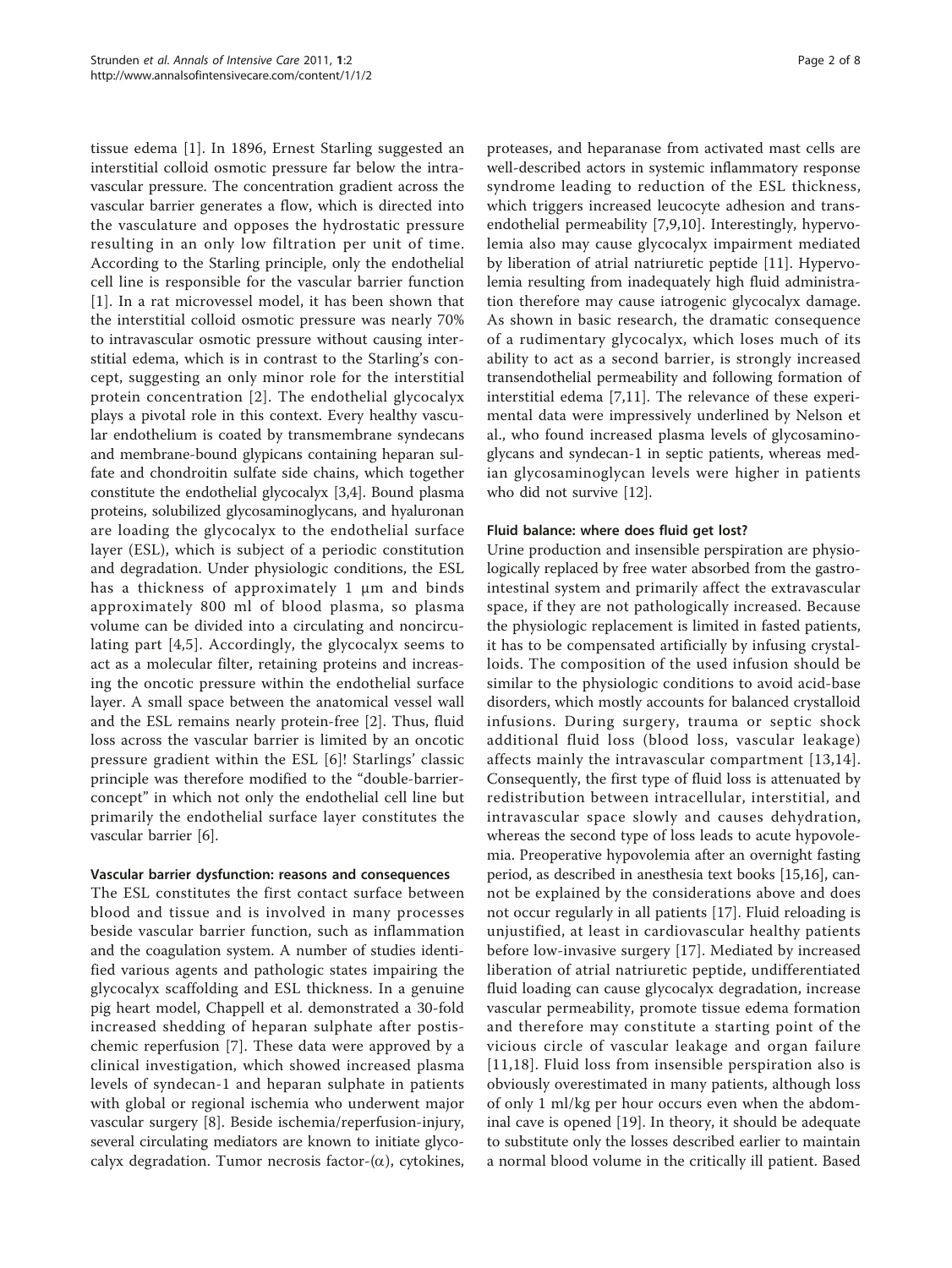on the assumption that a generous fluid administration could prevent hypotension and postoperative renal failure, frequently much greater amounts are infused perioperatively [[20\]](#page-6-0), although there is no evidence that the incidence of renal failure is decreased by a liberal infusion regimen during surgery [[21\]](#page-6-0). Furthermore, prophylactic crystalloid infusion does not influence the occurrence of hypotension caused by vessel dilatation [[22](#page-6-0)]. Nevertheless, patients require much more intravenous fluids than suggested by physiologic considerations. Shown by blood volume measurements, major surgery causes a deficit of 3-6 liters in the perioperative fluid balance [[23](#page-6-0),[24\]](#page-6-0). The peak even persists up to 72 hours after trauma or surgery [[25](#page-6-0)]. The common explanation for this phenomenon is a fluid shift into the so-called third space. This third space can be divided into an "anatomic" and a "nonanatomic" part. Physiologic fluid shifting from the vessel toward the interstitial space across an intact vascular barrier contains only small amounts of proteins. It does not cause interstitial edema as long as it can be quantitatively managed by the lymphatic system. Losses into the "anatomic" third space are based on this mechanism but in a pathologic quantity [[13,14\]](#page-6-0), which transgresses the capacity of the lymphatic system. The nonanatomic third space, in contrast, is believed to be a compartment separated from the interstitial space [[13,14](#page-6-0)]. Losses toward this compartment are assumed to be trapped and lost for extracellular exchange. Cited examples for nonanatomic third space losses are fluid accumulation in traumatized tissue, bowel, or peritoneal cavity [[15](#page-6-0),[16](#page-6-0)], but despite intensive research, such a space has never been identified! Fluid is shifted from the intravascular to the interstitial space! This fluid shift can be classified into two types [\[13](#page-6-0)]:

Type 1, occurring always and even if the vascular barrier is intact, represents the physiologic, almost proteinfree shift out of the vasculature. Occasionally it emerges at pathologic amounts.

Type 2, the pathologic shift is caused by dysfunction of the vascular barrier. In contrast to type 1, fluid crossing the barrier contains proteins close to plasma concentration [[13\]](#page-6-0). This shift has basically three reasons. First, surgical manipulation increases capillary protein permeability excessively [[26](#page-6-0)]. Interstitial fluid raised approximately 10% during realization of an enteral anastomosis in a rabbit without any fluids being infused [[27\]](#page-6-0). Concomitant administration of 5 ml/kg of crystalloid infusion even doubled this edema. Second, reperfusion injury and inflammatory mediators compromise the vascular barrier [[7-10](#page-6-0)]. Third, iatrogenic hypervolemia can lead to glycocalyx degradation and cause an extensive shift of fluid and proteins toward the tissue [[23](#page-6-0),[24](#page-6-0)]. The pathologic shift affects all intravenous fluids. Opposed to the common believe that, in contrast to crystalloids, colloids would stay within the vasculature, Rehm et al. described a volume-effect >90% only when a tetrastarch solution was infused titrated to the actual intravascular volume loss. Administered as a bolus in a normovolemic patient, two thirds of the infused volume left the vasculature immediately [\[23](#page-6-0),[24\]](#page-6-0). Volume resuscitation with colloids obviously requires careful titration to current losses to avoid a remarkable protein shift toward the interstitial space [\[14](#page-6-0)]. Based on the double-barrier concept, hypoproteinemia even intensifies a vascular barrier dysfunction and promotes tissue edema formation. Perioperative fluid shifting is reflected in clinical data published two decades ago. Lowell et al. showed a weight gain of more than 10% in >40% of patients admitted to the intensive care unit after major surgery. This increase of body weight, representing interstitial edema, correlated strongly with mortality [[28](#page-6-0)].

#### Dehydration or hypovolemia?

Dehydration, affecting primarily the extravascular compartment, and acute hypovolemia are two different diagnoses and deserve different therapeutic considerations. Urine production and insensible perspiration cause a loss of colloid-free fluid, which, due to redistribution between intravascular and extravascular space, does normally not impair the intravascular compartment directly. Thus, the resulting dehydration has to be treated by refilling the extravascular space and replacing further losses by crystalloid administration [[13](#page-6-0)]. In contrast, acute hypovolemia at first affects the intravascular compartment. Because crystalloids distribute freely between interstitial and intravascular space, they are not suitable for volume resuscitation in acute hypovolemia. Lost colloids and proteins cause a decreased intravascular oncotic pressure, which would be aggravated by administration of colloid-free intravenous fluid and would enforce the formation of interstitial edema. Thus, fluids that mainly remain within the vasculature and maintain oncotic pressure are needed to treat acute loss of plasma volume effectively: colloids.

#### Intravenous fluids: crystalloids and colloids Crystalloids

Crystalloids freely distribute across the vascular barrier. Only one fifth of the intravenously infused amount remains intravascularly [[15,16](#page-6-0)]. Proclaimed by textbooks, a fourfold amount of crystalloid infusion is needed to reach comparable volume effects as achieved with colloid administration. Whereas this is true if the vascular barrier is intact, in patients suffering from capillary leakage ratios from only 1.6:1 to 1:1 (crystalloid to colloid infusion) were observed to reach equivalent effects [[29](#page-6-0),[30\]](#page-6-0). Nevertheless, colloid treatment resulted in a greater linear increase in cardiac preload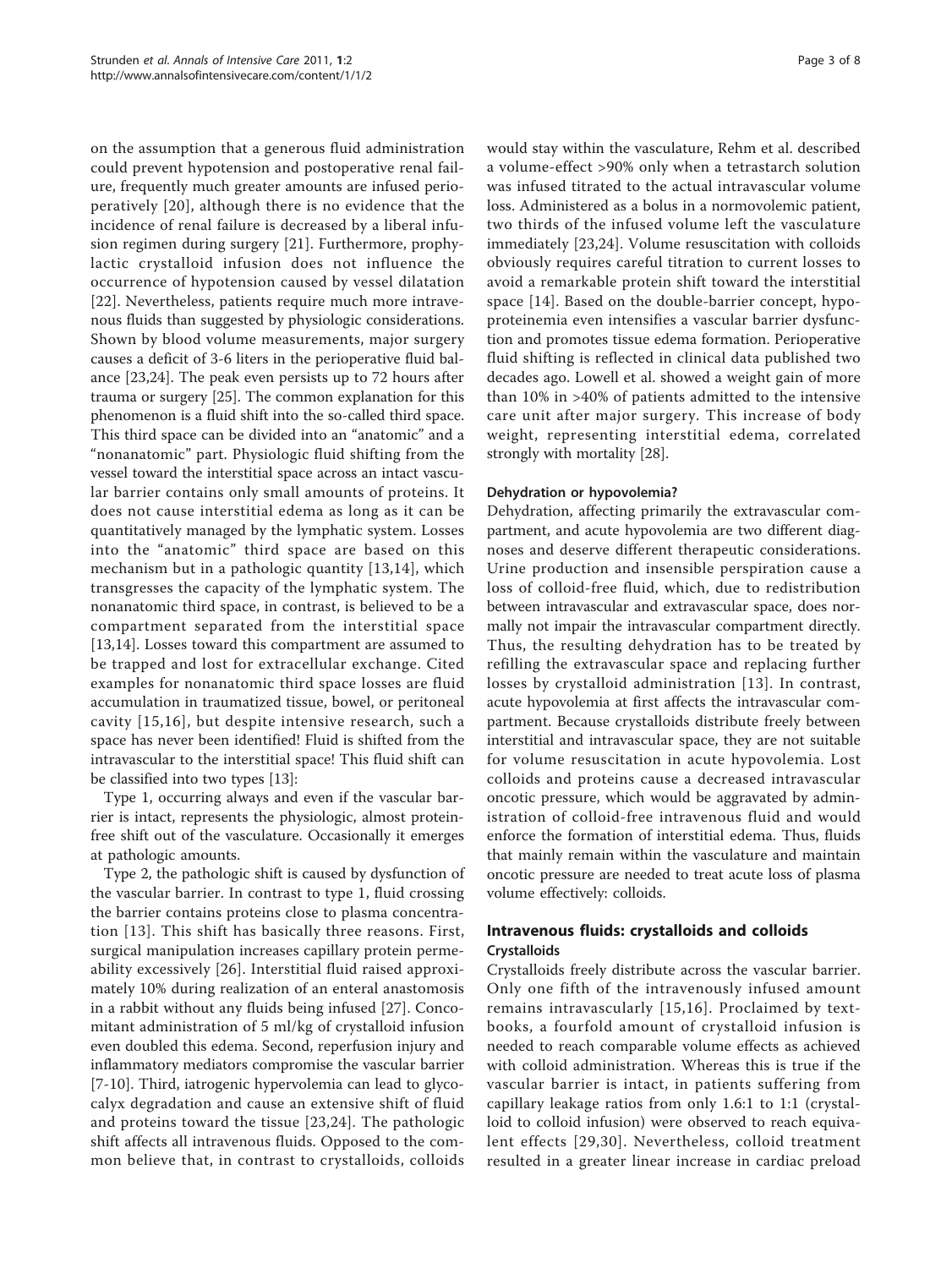and output in septic and nonseptic hypovolemic patients compared with crystalloid administration [[31\]](#page-6-0), and its volume expansion lasted longer during acute hemorrhage experimentally [\[32\]](#page-6-0). Although currently discussed, regarding the double-barrier concept one could assume that colloids distribute nearly as freely as crystalloids across a seriously impaired vascular barrier. However, volume resuscitation with crystalloid infusions was associated with serious complications, such as respiratory distress syndrome, cerebral edema, and abdominal compartment syndrome in patients with major trauma [[33](#page-6-0)-[35\]](#page-6-0) and promotes the development of hyperchloremic acidosis [[36\]](#page-6-0). Even if there is ongoing discussion about the benefits and risks of balanced crystalloid solutions, their use is beneficial to avoid acid-base disorders [[25\]](#page-6-0).

#### Colloids

The only natural colloid used in clinical matters is albumin. The artificial colloids hydroxyethyl starch (HES) and gelatin are used prevalently in European countries, whereas albumin is applied less commonly [[37](#page-6-0)].

#### Albumin

Under physiologic conditions, albumin is the molecule mainly accountable for intravascular osmotic pressure and should be an ideal colloid to restore protein loss from the vasculature. However, as a natural colloid, albumin may cause severe allergic reaction and immunologic complications. Current date concerning albumin use to treat hypovolemia mainly originate from critically ill patients. A Cochrane review of 30 randomized, controlled trials, including 1,419 patients with hypovolemia, showed no evidence for a reduced mortality comparing albumin to crystalloid volume resuscitation. Usage of albumin may contrariwise even increase mortality [[38](#page-6-0)]. More recently, the SAFE Study, including 6,997 patients and comparing albumin to normal saline fluid resuscitation, found neither beneficial effects nor an increased mortality in the albumin group. Additionally, no differences in days of mechanical ventilation or need for renal-replacement therapy were observed [[39\]](#page-6-0). In contrast to isooncotic albumin, which does not influence the outcome of critically ill patients, treatment with hyperoncotic albumin increased mortality [\[40\]](#page-6-0). Therefore, administration of isooncotic albumin may be justifiable in particular cases but not as a routine strategy for volume resuscitation.

#### Gelatins

Gelatins are polydispersed polypeptides from degraded bovine collagen. The average molecular weight of gelatin solutions is 30,000 to 35,000 Da and their volumeexpanding power is comparable. Several studies have

examined the pharmacological safety of gelatins. In brief, all preparations are said to be safe in regard to coagulation and organ integrity [[15](#page-6-0),[16\]](#page-6-0) except kidney function. Mahmood et al. demonstrated higher levels of serum urea and creatinine as a more distinct tubular damage in patients treated with 4% gelatin solution compared with hydroxyethyl starch (HES) solutions while undergoing aortic aneurysm surgery [[41](#page-6-0)]. Therefore, use of gelatins is limited in renal-impaired patients.

#### Hydroxyethyl starch

Hydroxyethyl starch, an artificial polymer, is derived from amylopectin, which is a highly branched chain of glucose molecules obtained from waxy maize or potatoes. Conservation from degradation and water solubility are achieved by hydroxyethylation of the glucose units. HES solutions are available in several preparations and vary in concentration, molecular weight, molar substitution,  $C^2/C^2$  ratio, solvent, and pharmacologic profile. Although small HES molecules (< 50-60 kD) are eliminated rapidly by glomerular filtration, larger molecules are hydrolyzed to smaller fractions and are partially taken up in the reticuloendothelial system. Although this storage seems not to impair the mononuclear phagocytic system, it is remarkable that low molecular weight HES accumulates less compared with high molecular weight HES [\[42\]](#page-6-0). Negative effects of high molecular HES on the coagulation system are well described. Preparations >200 kD lead to a reduction of von Willebrand factor and factor VIII, causing a decreased platelet adhesion. Low molecular weight preparations, such as HES 130/0.4, have only minimal effects on coagulation. HES in balanced solution increases the expression of activated platelet GP IIb/IIIa, indicating an improved hemostasis [[43,44](#page-6-0)]. Focusing on kidney function, an 80% rate of "osmotic nephrosis-like lesions" and impaired renal function were reported in kidney transplant recipients after administration of HES 200/0.62 to brain-dead organ donors [\[45,46](#page-6-0)]. In septic patients, usage of 10% HES 200/0.5 correlated with a higher incidence of renal failure compared with crystalloids [[47\]](#page-6-0). Admittedly, HES was administered without regard to exclusion criteria and dose limitations in this study. The most likely pathomechanism of renal impairment by colloids is the induction of urine hyperviscosity by infusing hyperoncotic agents in dehydrated patients. Glomerular filtration of hyperoncotic molecules causes a hyperviscous urine and results in stasis of the tubular flow [\[48\]](#page-7-0). Elevated plasma oncotic pressure, regardless of which genesis, is known to cause acute renal failure since more than 20 years [[49\]](#page-7-0). Based on this pathogenesis, all hyperoncotic colloids may induce renal damage, whereas iso-oncotic tetra starch solutions, such as 6% HES 130/0.4, seem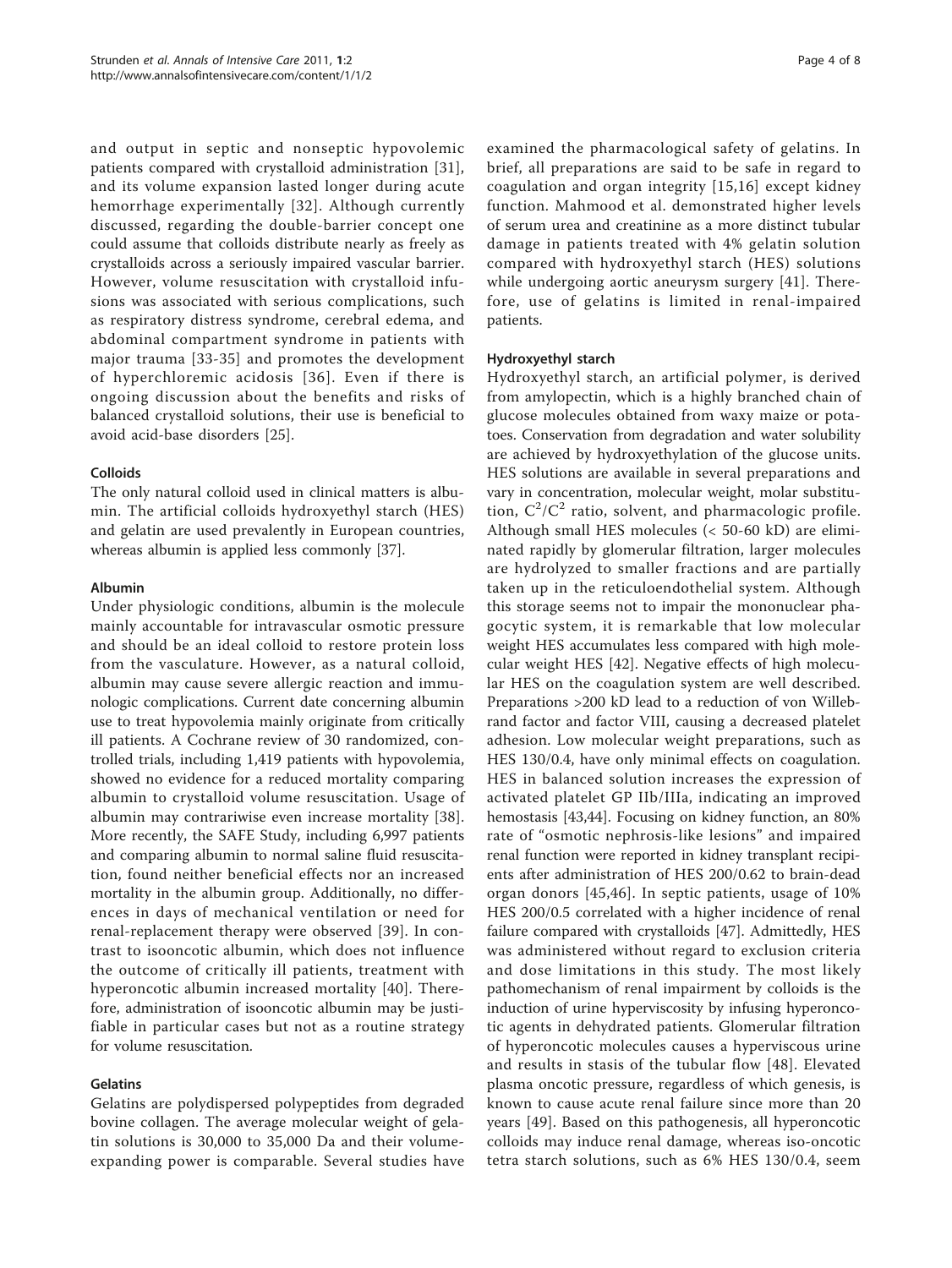not to impair renal function [[41,46](#page-6-0)]. After administration of extremely high application rates (up to 66 liters in 21 days) in patients with severe head injury, no impairment of renal function was observed [[50](#page-7-0)]. In contrast to results of the VISEP study [[47\]](#page-6-0), the SOAP study, which included more than 3,000 critically ill septic patients treated with pentastarch and tetrastarch solutions, also showed no higher risk for renal failure [[51](#page-7-0)]. Hydroxyethyl starch was administered in much lower amounts (13 vs. 70 ml/kg) and for a shorter period in the SOAP study. There is evidence that HES also modulates inflammation. Synthetic colloids inhibit neutrophil adhesion to the endothelium and neutrophil infiltration of the lung [\[52,53\]](#page-7-0).

Furthermore, HES attenuated inflammatory response in septic rats as well as in rats volume resuscitated with HES 130/0.4 during severe hemorrhagic shock by decreasing tumor necrosis factor-alpha, interleukins, and oxidative stress [[53,54\]](#page-7-0). Although advantageous aspects of volume replacement with so-called "modern" isooncotic tetrastarch solutions, in particular in reaching early hemodynamic stability are comprehensible [\[31,32](#page-6-0)], data on focussed, adequately powered, prospective clinical trials proving their outcome-relevance are needed.

#### Goals and strategies for volume replacement

Because the primary goal of the cardiovascular system is to supply adequate amounts of oxygen to the body and to match its metabolic demands, the target of volume management is to maintain adequate tissue perfusion to ensure tissue oxygenation. Hypovolemia, as well as hypervolemia, decreases tissue perfusion and may result in organ failure [[55-59](#page-7-0)]. Even supplemental oxygen does not improve oxygenation in hypoperfused tissue [[60\]](#page-7-0). Because hypovolemia is a frequent cause for hemodynamic deterioration in critically ill patients, securing an adequate intravascular volume is a cornerstone of hemodynamic management. But how can we assess "adequate" intravascular volume? Because the relation between hemodynamic variables is complex in health already, it is even more complex in disease and their interpretation requires a solid understanding of cardiovascular regulation mechanism.

In hemodynamic unstable patients, basically four functional questions need to be answered. Because the primary goal of resuscitation is to secure tissue oxygenation, the first question is already the most decisive, but also the most difficult one: Is tissue oxygenation adequate? Because representative tissue oxygenation is not measurable directly, primarily three variables are used as surrogates: mixed venous oxygen saturation; central venous oxygenation; and serum lactate. Use, interpretation, and significance of these parameters concerning assessment of tissue oxygenation are discussed elsewhere. In brief, none of them is able to detect tissue oxygen debt definitely, because every single one is influenced by various morbidities and drug interactions [[61-64\]](#page-7-0). The second question is: How can cardiac output (CO), as the main determinate of oxygen delivery, be improved? Or, better representing clinical matters: Is the patient volume responsive? The third question regards the vasomotor tone: Is it increased, decreased, or normal in the hypotensive patient? Fourth, heart work: Is the heart able to sustain an adequate CO when arterial pressure is restored without going into failure [\[65](#page-7-0)]?

Usually physicians address these questions by measuring mean arterial pressure (MAP), central venous pressure (CVP), and by observing diuresis [\[66\]](#page-7-0). All of these parameters are easy to measure, but actually do not allow to assess hemodynamic instability sufficiently or to differentiate its cause adequately. If disease leads to a decrease of CO, the physiologic reaction of the body, mediated by baroreceptors, is to restore the likewise decreased arterial pressure to maintain cerebral perfusion pressure [[67](#page-7-0)]. This is frequently accompanied by tachycardia, caused by modulation of the sympathetic tone. Hence, hypotension reflects the failure of this compensating mechanism, whereas normotension does not automatically ensure hemodynamic stability [[68](#page-7-0)]. In addition, tachycardia and hypotension can be absent during hypovolaemic shock until intravascular volume loss reaches 20% or more [[69](#page-7-0),[70\]](#page-7-0). CVP shows a poor correlation to blood volume [[71](#page-7-0)], is inadequate to detect hypovolemia reliably, and most notably cannot sense a decreased cardiac output and tissue oxygen debt in an early state. Furthermore, changes in CVP after volume administration do not allow any conclusions to changes in stroke volume (SV) or cardiac output (CO) [[72\]](#page-7-0). Measuring CVP is therefore inadequate to assess the patient's hemodynamics and to manage volume resuscitation. Because CO is the primary determinate by which oxygen donation to the tissue is varied to match metabolic requirements, the effectiveness of a resuscitation therapy can be evaluated best by continuous monitoring of cardiac output. Several different methods, ranging from the classical indicator dilution techniques to less invasive approaches, such as arterial pulse contour analysis and Doppler techniques, are clinically available. A detailed description and discussion of their individual advantages and disadvantages is beyond the scope of this article and can be found in recent reviews [[73,74\]](#page-7-0). Suitable monitoring techniques for defining treatment strategies are able to assess cardiac output as well as cardiac preload and, first of all, to predict volume responsiveness of the patient, which mostly applies to volumetric and functional parameters utilizing the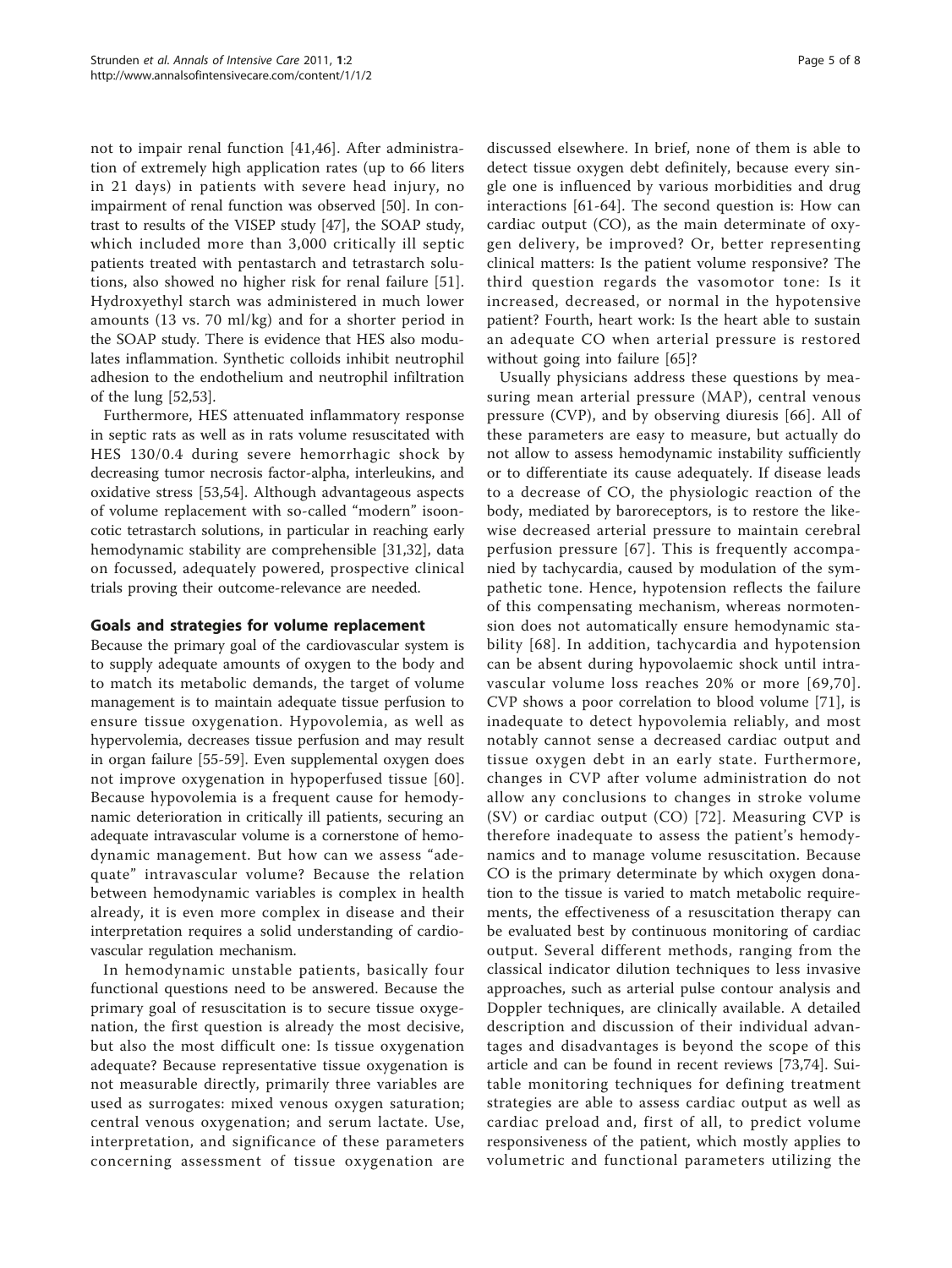<span id="page-5-0"></span>heart-lung interaction under mechanical ventilation [[75-78\]](#page-7-0). In the past, various studies were published that favored individual concepts of perioperative volume management strategies. Most of them originated from perioperative care and focussed primarily on the treatment in the operating room. Of course, those strategies impact postoperative ICU treatment as well. "Restrictive" strategies were compared with "permissive" or "liberal" ones. However, commonly accepted definitions of "restrictive" or "liberal" fluid strategies do not exist, making those studies nearly incomparable. Investigators normally labelled their traditional standard fluid regimen the "standard" group and compared it with their own restrictive fluid administration model. "Liberal" in one study was already "restrictive" in the other trial and fluid administration followed rigid schemas or different goals. Additionally, endpoints of the given studies varied from postoperative vomiting, pain, or tissue oxygenation to bowel recovery time, which de facto rules out a comparison [[79](#page-7-0)-[82\]](#page-7-0). One of the most cited studies in this regard is the work of Brandstrup et al., who demonstrated that perioperative fluid restriction (2740 vs. 5388 ml) reduced the incidence of anastomotic leakage, pulmonary edema, pneumonia, and wound infection in 141 patients undergoing major colorectal surgery without increasing renal failure rate. Interestingly, a closer look at the infusion protocol reveals a comparison between crystalloid versus colloid fluid administration. The restrictive group received mainly colloids, whereas the liberal group was treated exclusively with crystalloids [\[79\]](#page-7-0). All of those studies have in common that no hemodynamic goals were set, which is in contrast to the "goal-directed-therapy (GDT) approach" known most prominently from the study by Rivers et al., in which the authors used central venous pressure, mean arterial pressure, serum lactate, and mixed venous oxygen saturation as goals to optimize the early treatment in septic patients [[83\]](#page-7-0). Further peri- and postoperative studies in surgical patients underline the importance of "functional" hemodynamic goals to improve patients' outcome. In a meta-analysis encasing four prospective randomized trials, cardiac output guided fluid management reduced hospital stay and lessened complication rate [[84\]](#page-7-0). Additionally, interleukin-6 response was attenuated in a colorectal surgery study using a Doppler-optimized goal-directed fluid management [[85\]](#page-7-0). Göpfert et al. reported a reduced time of mechanical ventilation and intensive care unit stay in cardiac surgery patients using the global end-diastolic volume index and cardiac output to manage volume administration [[86\]](#page-7-0). The extravascular lung water index may be a useful tool for GDT, too, and is subject of current discussion

[[87](#page-7-0)]. Furthermore, goal-directed fluid therapy reduces inflammation, morbidity, and mortality not only in severe sepsis and septic shock, but also in patients who undergo major surgery [\[88](#page-7-0)-[90\]](#page-7-0).

#### Conclusions

Consolidated findings regarding the endothelial surface layer led to a new comprehension of the vascular barrier. Starlings' principle was adjusted to the "double-barrier concept" and the mechanisms of ESL alteration in critically ill patients seem to play a major role in tissue edema formation. Because glycocalyx diminution leads to an increased capillary permeability, fluid loss toward the interstitial space, commonly considered to be a loss toward the "third space," is one major consequence of ESL degradation. Studies concerning fluid and volume therapy prove an adverse effect of tissue edema formation on organ function and mortality. Therefore, knowledge of the consequences of infusing different types of crystalloids and colloids during physiologic and pathologic states is necessary. Furthermore, fluid and volume administration are two different therapies for two different diagnoses. Dehydration resulting from urine loss, preoperative fasting, and insensible perspiration requires fluid administration primarily based on crystalloid infusions. Intravascular volume deficit, i.e., acute hypovolemia, resulting in a decreased cardiac output requires volume replacement, where colloid administration appears meaningful, although current clinical data are not finally consistent. The right amount of administered volume should be titrated "goal directed" using a strategy based on macro-hemodynamic parameters of flow and volume.

#### Author details

<sup>1</sup> Center of Anesthesiology and Intensive Care Medicine, Department of Anesthesiology, Hamburg-Eppendorf University Medical Center Martinistraße 52, 20246 Hamburg, Germany. <sup>2</sup>Cardiovascular Research Center, Hamburg-Eppendorf University Medical Center Martinistraße 52, 20246 Hamburg, Germany.

#### Authors' contributions

MS, KH, AG and DR enquired the literature and drafted the manuscript. All authors read and approved the final manuscript.

#### Competing interests

Daniel A. Reuter is member of the medical advisory board of Pulsion Medical Systems AG and held lectures for B. Braun Melsungen AG and Fresenius Kabi. Alwin E. Goetz is member of the medical advisory board of Pulsion Medical Systems AG, Germany, and held lectures for B. Braun Melsungen AG, Fresenius Kabi, Baxter, and Abbott.

#### Received: 1 February 2011 Accepted: 21 March 2011 Published: 21 March 2011

#### References

- 1. Starling E: On the absorption of fluid the connective tissue spaces. J Physiol 1896, 19:312-26.
- 2. Adamson RH, Lenz JF, Zhang X, Adamson GN, Weinbaum S, Curry FE: Oncotic pressures opposing filtration across non-fenestrated rat microvessels. J Physiol 2004, 557:889-907.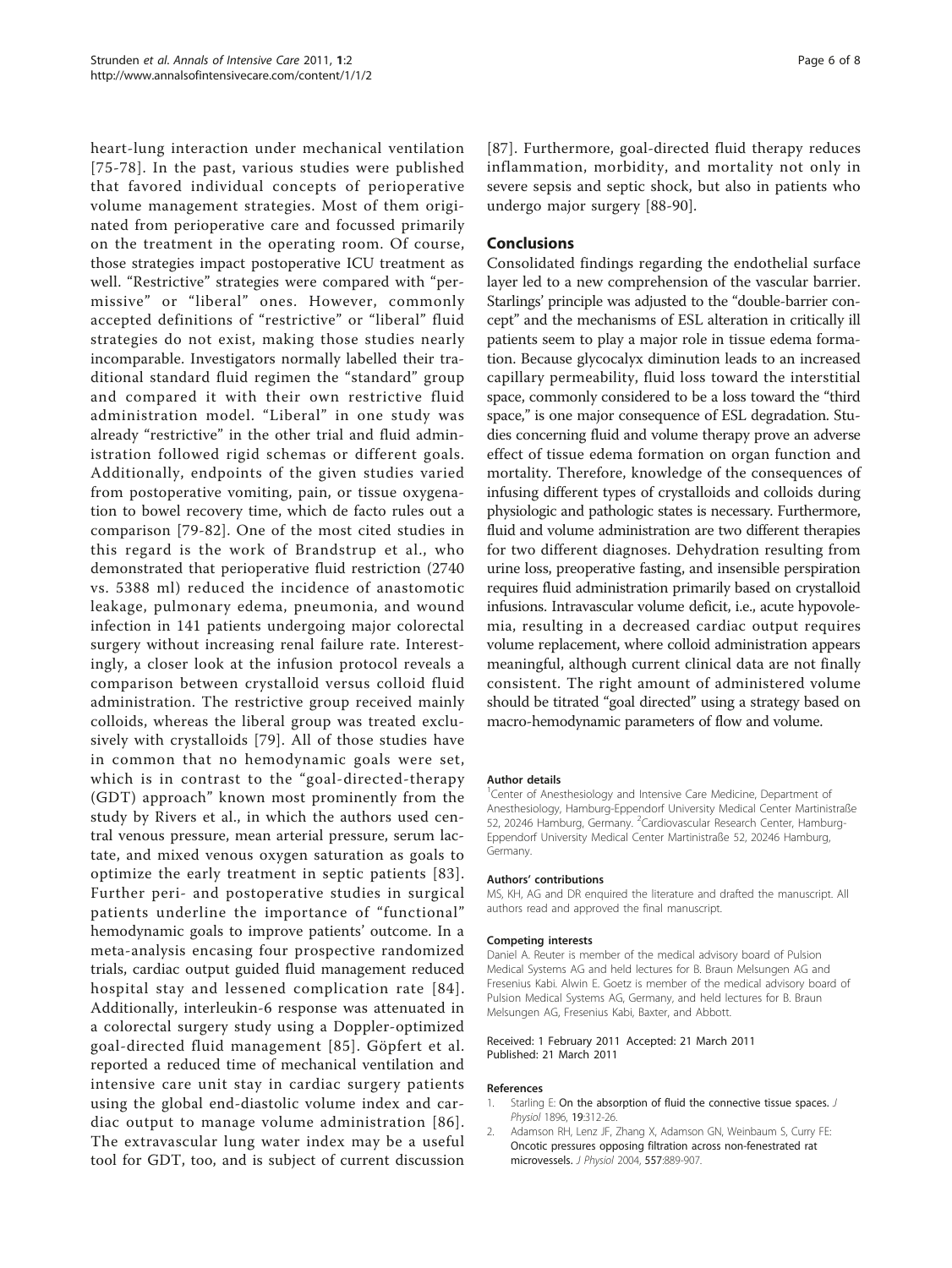- <span id="page-6-0"></span>3. Pries AR, Kuebler WM: Normal endothelium. Handb Exp Pharmacol 2006.  $1:1 - 40$
- 4. Pries AR, Secomb TW, Gaehtgens P: The endothelial surface layer. Pfluger Arch 2002, 440:653-66.
- 5. Rehm M, Haller M, Orth V, Kreimeier U, Jacob M, Dressel H, Mayer S, Brechtelsbauer H, Finsterer U: Changes in blood volume and hematocrit during acute preoperative volume loading with 5% albumin or 6% hetastarch solutions in patients before radical Hysterectomy. Anesthesiology 2001, 95:849-56.
- 6. Rehm M, Zahler S, Lötsch M, Welsch U, Conzen P, Jacob M, Becker BF: Endothelial glycocalyx as an additional barrier determining extravasation of 6% hydroxyethyl starch or 5% albumin solutions in the coronary vascular bed. Anesthesiology 2004, 100:1211-23.
- 7. Chappell D, Jacob M, Hofmann-Kiefer K, Bruegger D, Rehm M, Conzen P, Welsch U, Becker BF: Hydrocortisone preserves the vascular barrier by protecting the endothelial glycocalyx. Anesthesiology 2007, 107:776-84.
- Rehm M, Bruegger D, Christ F, Conzen P, Thiel M, Jacob M, Chappell D, Stoeckelhuber M, Welsch U, Reichart B, Peter K, Becker BF: Shedding of the endothelial glycocalyx in patients undergoing major vascular surgery with global and regional ischemia. Circulation 2007, 116:1896-906.
- Chappell D, Westphal M, Jacob M: The impact of the glycocalyx on microcirculatory oxygen distribution in critical illness. Curr Opin Anaesthesiol 2009, 22:155-62.
- 10. Bernfield M, Gotte M, Park PW, Reizes O, Fitzgerald ML, Lincecum J, Zako M: Functions of cell surface heparan sulfate proteoglycans. Annu Rev Biochem 1999, 68:729-77.
- 11. Bruegger D, Jacob M, Rehm M, Loetsch M, Welsch U, Conzen P, Becker BF: Atrial natriuretic peptide induces shedding of endothelial glycocalyx in coronary vascular bed of guinea pig hearts. Am J Physiol Heart Circ Physiol 2005, 289:H1993-9.
- 12. Nelson A, Berkestedt I, Schmidtchen A, Ljunggren L, Bodelsson M: Increased levels of glycosaminoglycans during septic shock: relation to mortality and the antibacterial actions of plasma. Shock 2008, 30:623-7.
- 13. Chappell D, Jacob M, Hofmann-Kiefer K, Conzen P, Rehm M: A Rational approach to perioperative fluid management. Anesthesiology 2008, 109:723-40.
- 14. Chappell D, Jacob M, Becker BF, Hofmann-Kiefer K, Conzen P, Rehm M: Expedition glycocalyx. A newly discovered "Great Barrier Reef.". Anaesthesist 2008, 57:959-69.
- 15. Larsen R: Anästhesie. München: Urban & Fischer Elsevier GmbH; 2008.
- 16. Rossaint R, Werner C, Zwißler B: Die Anästhesiologie. Heidelberg: Springer Medizin Verlag; 2008.
- 17. Jacob M, Chappell D, Conzen P, Finsterer U, Rehm M: Blood volume is normal after preoperative overnight fasting. Acta Anaesthesiol Scand 2008, 52:522-9.
- 18. Kamp-Jensen M, Olesen KL, Bach V, Schütten HJ, Engquist A: Changes in serum electrolyte and atrial natriuretic peptide concentrations, acid-base and haemodynamic status after rapid infusion of isotonic saline and Ringer lactate solution in healthy volunteers. Br J Anaest 1990, 64:606-10.
- 19. Lamke LO, Nilsson GE, Reithner HL: Water loss by evaporation from the abdominal cavity during surgery. Acta Chir Scand 1977, 413:279-84.
- 20. Sear JW: Kidney dysfunction in the postoperative period. Br J Anaesth 2005, 95:20-32.
- 21. Desborough JP: The stress response to trauma and surgery. Br J Anaesth 2000, 85:109-17.
- 22. Jackson R, Reid JA, Thorburn J: Volume preloading is not essential to prevent spinal-induced hypotension at caesarean section. Br J Anaesth 1995, 75:262-5.
- 23. Rehm M, Orth V, Kreimeier U, Thiel M, Mayer S, Brechtelsbauer H, Finsterer U: Changes in blood volume during acute normovolemic hemodilution with 5% albumin or 6% hydroxyethylstarch and intraoperative retransfusion. Anaesthesist 2001, 50:569-79.
- 24. Rehm M, Orth V, Kreimeier U, Thiel M, Haller M, Brechtelsbauer H, Finsterer U: Changes in intravascular volume during acute normovolemic hemodilution and intraoperative retransfusion in patients with radical hysterectomy. Anesthesiology 2000, 92:657-64.
- 25. Robarts WM: Nature of the disturbance in the body fluid compartments during and after surgical operations. Br J Surg 1979, 66:691-5.
- 26. Landis EM: Heteroposity of the capillary wall as indicated by cinematographic analysis of the passage of dyes. Ann N Y Acad Sci 1964, 116:765-73.
- 27. Chan ST, Kapadia CR, Johnson AW, Radcliffe AG, Dudley HA: Extracellular fluid volume expansion and third space sequestration at the site of small bowel anastomoses. Br J Surg 1983, 70:36-9.
- 28. Lowell JA, Schifferdecker C, Driscoll DF, Benotti PN, Bistrian BR: Postoperative fluid overload: not a benign problem. Crit Care Med 1990, 18:728-33.
- 29. Finfer S, Bellomo R, Boyce N, French J, Myburgh J, Norton R: A comparison of albumin and saline for fluid resuscitation in the intensive care unit. N Engl J Med 2004, 350:2247-56.
- 30. Upadhyay M, Singhi S, Murlidharan J, Kaur N, Majumdar S: Ranomized evaluation of fluid resuscitation with crystalloid (saline) and colloid (polymer from degraded gelatin in saline) in pediatric septic shock. Indian Pediatr 2005, 42:223-31.
- 31. Trof RJ, Sukul SP, Twisk JW, Girbes AR, Groeneveld AB: Greater cardiac response of colloid than saline fluid loading in septic and non-septic critically ill patients with clinical hypovolemia. Intensive Care Med 2010, 36:697-701.
- 32. Fischer SR, Burnet M, Traber DL, Prough DS, Kramer GC: Plasma volume expansion with solutions of hemoglobin, albumin, and Ringer lactate in sheep. Am J Physiol 1999, 276:H2194-203.
- 33. Feinstein AJ, Patel MB, Sanui M, Cohn SM, Majetschak M, Proctor KG: Resuscitaion with pressors after traumatic brain injury. J Am Coll Surg 2005, 201:536-45.
- 34. Wiedemann HP, Wheeler AP, Bernard GR, Thompson BT, Hayden D, deBoisblanc B, Connors AF Jr, Hite RD, Harabin AL: Comparison of two fluid-management strategies in acute lung injury. N Engl J Med 2006, 354:2564-75.
- 35. O'Mara MS, Slater H, Goldfarb IW, Caushaj PF: A prospective, randomized evaluation of intra-abdominal pressures with crystalloid and colloid resuscitation in burn patients. J Trauma 2005, 58:1011-8.
- 36. Waters JH, Gottlieb A, Schoenwald P, Popovich MJ, Sprung J, Nelson DR: Normal saline versus lactated Ringer's solution for intraoperative fluid management in patients undergoing abdominal aortic aneurysm repair: an outcome study. Anesth Analg 2001, 93:817-22.
- 37. Sakr Y, Payen D, Reinhart K, Sipmann FS, Zavala E, Bewley J, Marx G, Vincent JL: Effects of hydroxyethyl starch administration on renal function in critically ill patients. Br J Anaesth 2007, 98:216-24.
- 38. Cochrane Injuries Group: Human albumin administration in critically ill patients: systematic review of randomised controlled trials. Cochrane Injuries Group Albumin Reviewers. BJM 1998, 317:235-40.
- 39. The SAFE Study Investigators: A comparison of albumin and saline for fluid resuscitation in the intensive care unit. N Engl J Med 2004, 350:2247-56.
- 40. Schortgen F, Girou E, Deye N, Brochard L, GRYCO Study Group: The risk associated with hyperoncotic colloids in patients with shock. Intensive Care Med 2008, 34:2157-68.
- 41. Mahmood A, Gosling P, Vohra RK: Randomized clinical trial comparing the effects on renal function of hydroxyethyl starch or gelatin during aortic aneurysm surgery. Br J Surg 2007, 94:427-33.
- 42. Jungheinrich C, Scharpf R, Wargenau M, Bepperling F, Baron JF: The pharmacokinetics and tolerability of an intravenous infusion of the new hydroxyethyl starch 130/0.4 (6%, 500 mL) in mild-to-severe renal impairment. Anesth Analg 2002, 95:544-51.
- 43. Franz A, Braünlich P, Gamsjäger T, Felfernig M, Gustorff B, Kozek-Langenecker SA: The effects of hydroxyethyl starches of varying molecular weights on platelet function. Anesth Analg 2001, 92:1402-7.
- 44. Gallandat Huet RCG, Siemons AW, Baus D, van Rooyen-Butijn WT, Haagenaars JA, van Oeveren W, Bepperling F: A novel hydroxyethyl starch (Voluven) for effective perioperative plasma volume substitution in cardiac surgery. Can J Anaesth 2000, 47:1207-15.
- 45. Cittanova ML, LeBlanc I, Legendre C, Mouquet C, Riou B, Coriat P: Effects of hydroxyethyl starch in brain-dead kidney donors on renal function in kidney-transplant recipients. Lancet 1996, 348:1620-2.
- 46. Legendre C, Thervet E, Page B, Percheron A, Noel LH, Kreis H: Hydroxyethylstarch and osmotic-nephrosis-like lesions in kidney transplantation. Lancet 1993, 342:248-49.
- 47. Brunkhorst FM, Englel C, Bloos F, Meier-Hellmann A, Ragaller M, Weiler N, Moerer O, Gruendling M, Oppert M, Grond S, Olthoff D, Jaschinski U, John S, Rossaint R, Welte T, Schaefer M, Kern P, Kuhnt E, Kiehntopf M, Hartog C, Natanson C, Loeffler M, Reinhart K, German competence network sepsis (SepNet): Intensive insulin therapy and pentastarch resuscitation in severe sepsis. N Engl J Med 2008, 358:125-39.